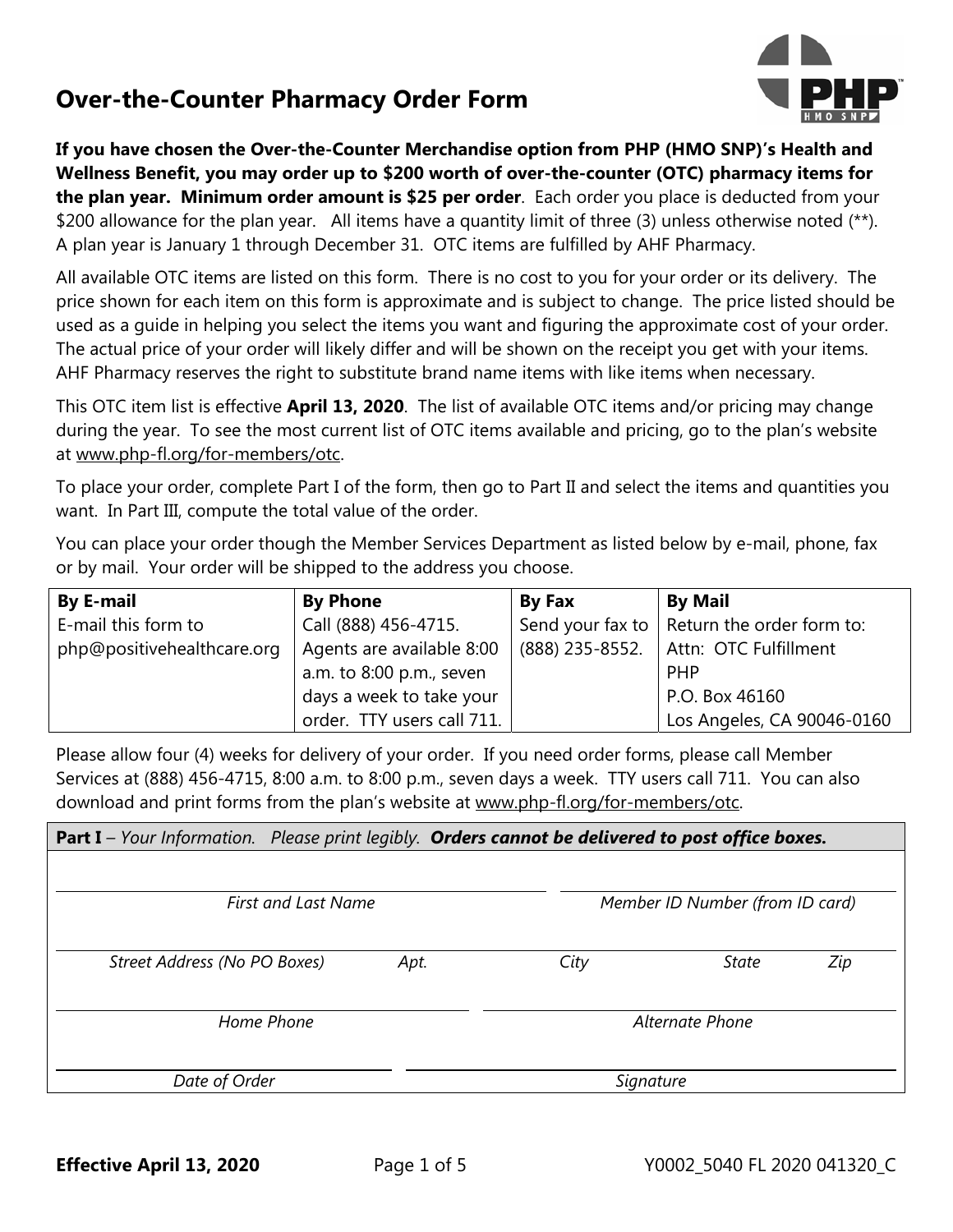$\overline{a}$ 

*First and Last Name Member ID Number (from ID card)* 

**Part II** *– Select the items you want to order by placing a quantity number desired in the "Qty. Ordered" column. Multiply "Qty. Ordered" by "Item Price" to get the "Price" of the item(s) you want and fill in the "Price" column. Remember, minimum order amount is \$25 per order. Each order you place is deducted from your \$200 allowance for the plan year. All items have a quantity limit of thee (3), unless otherwise noted (\*\*).* 

| <b>Brand Description</b>                   | <b>Generic Comparable</b>                              | Qty./<br><b>Size</b> | Item<br><b>Price</b> | Qty.<br><b>Ordered</b> | <b>Price</b>      |
|--------------------------------------------|--------------------------------------------------------|----------------------|----------------------|------------------------|-------------------|
|                                            | <b>Allergy Prevention and Treatment/Antihistamines</b> |                      |                      |                        |                   |
| Claritin                                   | Loratadine 10 mg Tablets                               | 30                   | \$7.00               | X                      | $\qquad \qquad =$ |
| <b>Benadryl Tablets</b>                    | Diphenhydramine 25 mg Caplets                          | 24                   | \$1.00               | Χ                      | $=$               |
|                                            | Diphenhydramine Liquid -- Alcohol                      |                      |                      |                        |                   |
| <b>Benadryl Elixir</b>                     | Free                                                   | 4 oz                 | \$1.00               | Χ                      | $\equiv$          |
| Sudafed PE                                 | Phenylephrine HCL 10mg Tablets                         | 18                   | \$1.00               | Χ                      | $=$               |
| <b>Analgesics/Antipyretics/NSAIDS</b>      |                                                        |                      |                      |                        |                   |
| <b>Bayer Aspirin</b>                       | Aspirin 325 mg Tablets                                 | 100                  | \$1.00               | X                      | $\equiv$          |
| Bayer EC Aspirin (Adult                    |                                                        |                      |                      |                        |                   |
| Regimen)                                   | Aspirin EC 81 mg Tablets                               | 120                  | \$1.00               | Χ                      | $\equiv$          |
| Bengay                                     | Muscle Rub                                             | 3 oz                 | \$2.00               | X                      | $=$               |
| Capsaicin                                  | Capsaicin 0.025% cream                                 | 60q                  | \$8.00               | X                      | $=$               |
| Tylenol Extra Strength                     | Acetaminophen Extra Strength 500                       |                      |                      |                        |                   |
| Caplets                                    | mg Caplets                                             | 50                   | \$1.00               | Χ                      | $=$               |
| <b>Advil Tablets</b>                       | Ibuprofen 200 mg FC Tablets                            | 50                   | \$1.00               | Χ                      | $=$               |
| <b>Aleve Caplets</b>                       | Naproxen Sodium 220 mg Caplets                         | 50                   | \$3.00               | X                      | $=$               |
|                                            | Acetaminophen, Aspirin, Caffeine 250                   |                      |                      |                        |                   |
| Excedrin                                   | mg/250 mg/65 mg Tablet                                 | 100                  | \$2.00               | X                      | $=$               |
| <b>Antacids and Acid Reducers</b>          |                                                        |                      |                      |                        |                   |
| Mylicon                                    | Simethicone 80 mg                                      | 100                  | \$2.00               | X                      | $\equiv$          |
| Prilosec** (Limit two per                  |                                                        |                      |                      |                        |                   |
| month)                                     | Omeprazole 20 mg                                       | 14                   | \$8.25               | Χ                      | $=$               |
| <b>Tums Tablets</b>                        | <b>Antacid Chewable Tablets</b>                        | 150                  | \$2.74               | X                      | $=$               |
| <b>Anti-Arthritis</b>                      |                                                        |                      |                      |                        |                   |
| Glucosamine/                               | Glucosamine/Chondroitin 100 mg                         |                      |                      |                        |                   |
| Chondroitin                                | <b>Tablets</b>                                         | 60                   | \$9.00               | X                      | $=$               |
| <b>Antibiotics (Topical)</b>               |                                                        |                      |                      |                        |                   |
| <b>Neosporin Ointment</b>                  | <b>Triple Antibiotic Ointment</b>                      | $1 oz \parallel$     | \$3.00               | $\times$               | $\equiv$          |
| Hibiclens Antiseptic Skin                  |                                                        |                      |                      |                        |                   |
| Cleanser                                   | Chlorhexidine Gluconate 4% Solution                    | 4 oz                 | \$4.75               | X                      | $=$               |
| Leader Brand Chlorhex                      |                                                        |                      |                      |                        |                   |
| Cleanser                                   | Chlorhexidine Gluconate 4% Solution                    | 8 oz                 | \$5.00               | Χ                      | $\equiv$          |
| <b>Anticandidals (Yeast) / Antifungals</b> |                                                        |                      |                      |                        |                   |
|                                            | Clotrimazole Vaginal 1% Cream -                        |                      |                      |                        |                   |
| Gyne-Lotrimin Cream                        | Application                                            | 45q                  | \$3.00               | X                      | $=$               |
| <b>Tinactin Cream</b>                      | Tolnaftate 1% Cream                                    | 1 oz                 | \$4.45               | Χ                      | $\equiv$          |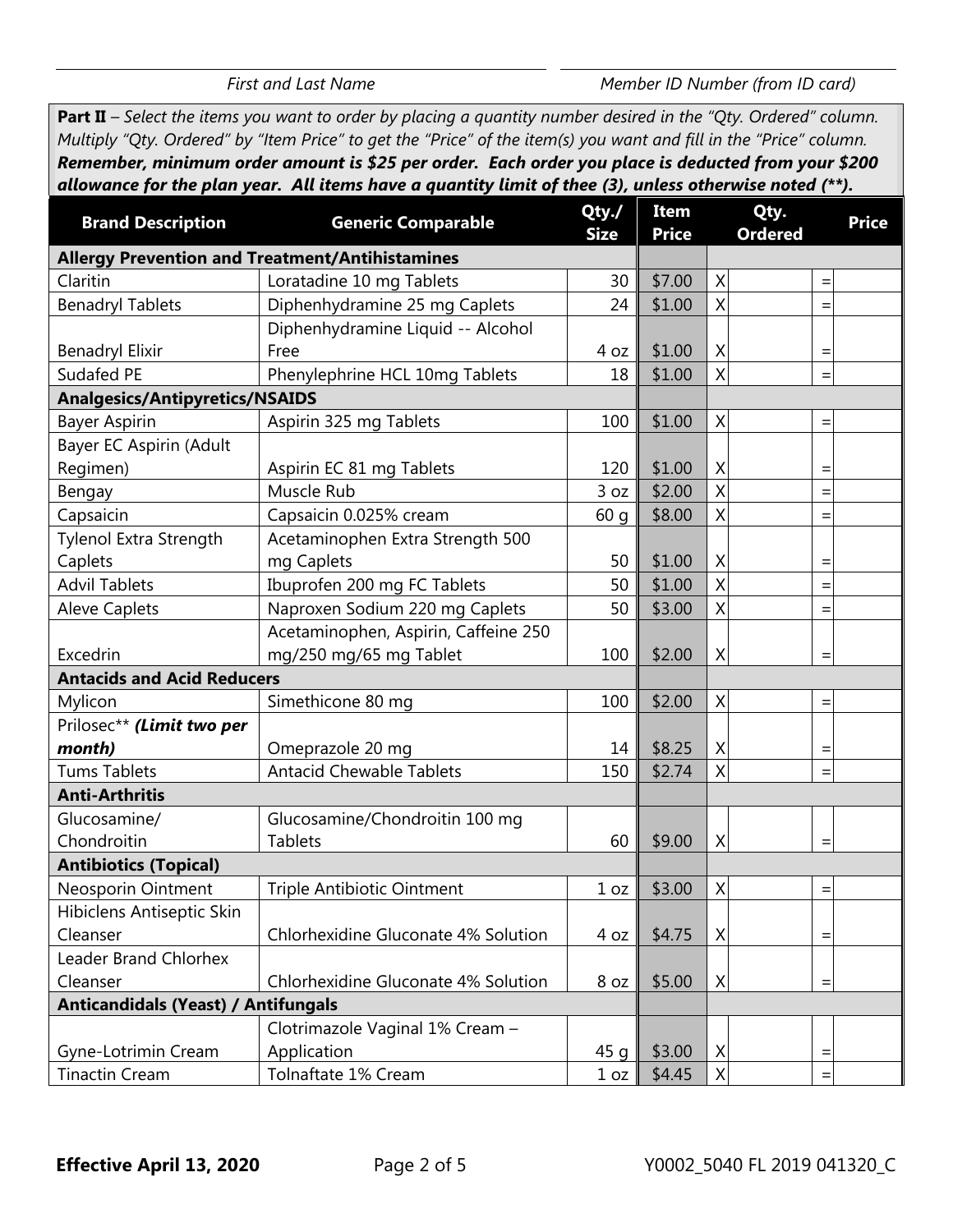| Item<br>Qty.<br>Qty./<br><b>Brand Description</b><br><b>Generic Comparable</b><br><b>Price</b><br><b>Ordered</b><br><b>Size</b><br><b>Price</b><br><b>Antidiarrheals and Laxatives</b><br>X<br>\$2.00<br>Colace Softgels<br>DOK 100 mg Softgels<br>100<br>$=$<br>X<br>Bisco- Lax 10 mg Rectal Suppositories<br>\$1.00<br><b>Dulcolax Suppositories</b><br>12<br>$=$<br><b>Dulcolax Tablets</b><br>X<br>Bisacodyl EC 5 mg<br>100<br>\$1.00<br>$=$<br>$\sf X$<br>Anti-Diarrheal 2 mg Caplets<br>\$1.00<br><b>Imodium Caplets</b><br>12<br>$=$<br>$\mathsf{X}$<br><b>Bismatrol Suspension</b><br>\$3.00<br>Pepto-Bismol Liquid<br>8 oz<br>$=$<br>X<br>Miralax<br>Polyethylene Glycol 3350, 17 g/capful<br>\$6.00<br>238q<br>$=$<br><b>Anti-Itch Lotions and Cream</b><br>X<br>Calamine Lotion<br>\$2.00<br>Calamine Lotion<br>6 oz<br>$=$<br>$\sf X$<br>7.5 oz<br>\$4.00<br><b>Colloidal Oatmeal Lotion</b><br>Aveeno Anti-Itch Lotion<br><b>Blood Pressure Monitoring</b><br>Automatic Upper Arm Blood Pressure<br>Leader Deluxe Automatic<br>Monitor<br><b>Blood Pressure Monitor</b><br>1<br>\$30.00<br>X<br><b>Cold Remedies</b><br>X<br>Mucinex 600 mg Tablets<br>\$9.00<br><b>Mucinex</b><br>14<br>$=$<br>$\boldsymbol{\mathsf{X}}$<br>\$2.00<br>30 ml<br>Afrin Nasal Spray<br>Nasal Decongestant Spray<br>X<br>Chloraseptic<br>Throat Lozenges Cherry<br>\$3.00<br>18<br>$=$<br>X<br>Guaifenesin 100 mg/tsp<br>\$1.00<br>Robitussin Syrup<br>4 oz<br>Camphor 4.8%, Eucalyptus Oil 1.2%,<br>Menthol, 2.6% Ointment<br>\$3.00<br><b>Vicks</b><br>50q<br>X<br><b>Dental Care</b><br>\$6.00<br>X<br>0.3 oz<br>Anbesol<br>Anbesol<br>$=$<br>X<br>Mouthwash<br>Mouthwash<br>500 ml<br>\$2.00<br>$=$<br>$\boldsymbol{\mathsf{X}}$<br>\$1.00<br>Toothbrush<br>Toothbrush<br>1<br>$=$<br>X<br>\$2.00<br>Toothpaste<br>Toothpaste<br>113q<br>$=$<br>X<br><b>Waxed Dental Floss</b><br><b>Waxed Dental Floss</b><br>\$1.00<br>55 yd<br>$=$<br><b>Ear Care</b><br>$\mathbf 1$<br>$\sf X$<br>\$2.00<br>Ear Syringe<br>Ear Syringe<br>$=$<br>Debrox Ear Wax Removal<br>Carbamide Peroxide<br>0.5 oz<br>\$2.00<br>X<br><b>Drops</b><br>$=$<br><b>Eye Care</b><br>$\sf X$<br>\$2.00<br><b>Liquitear Drops</b><br>0.5 oz<br>Dry Eye Drops<br>$=$<br>Sterile Eye Drops Irritation Relief<br>\$1.00<br>X<br><b>Visine Drops</b><br>0.5 oz<br>$=$<br><b>Fiber Supplements</b><br>$\sf X$<br>Metamucil<br><b>Fiber Capsules</b><br>100<br>\$7.00<br>$\quad \  \  =$<br><b>First Aid/Medical Supplies</b><br>$\sf X$<br>Athletic Bandage<br>\$4.00<br>Ace Bandage<br>$\mathbf 1$<br>$\quad =$<br>$\mathbf{1}$<br><b>Adhesive Tape</b><br>Adhesive Tape 1 Inch x 5 Yards<br>\$2.00<br>$\sf X$<br>$=$<br>X<br>Alcohol Swabs *<br><b>Alcohol Swabs</b><br>100<br>\$1.00<br>$=$<br><b>Band-Aids</b><br>Adhesive Bandage<br>\$1.00<br>X<br>60<br>$=$<br><b>Cotton Balls</b><br><b>Cotton Balls</b><br>100<br>\$1.00<br>X<br>$=$<br><b>Cotton Swabs</b><br><b>Cotton Swabs</b><br>170<br>\$1.00<br>X<br>$=$ | <b>First and Last Name</b> |  | Member ID Number (from ID card) |  |  |  |
|-------------------------------------------------------------------------------------------------------------------------------------------------------------------------------------------------------------------------------------------------------------------------------------------------------------------------------------------------------------------------------------------------------------------------------------------------------------------------------------------------------------------------------------------------------------------------------------------------------------------------------------------------------------------------------------------------------------------------------------------------------------------------------------------------------------------------------------------------------------------------------------------------------------------------------------------------------------------------------------------------------------------------------------------------------------------------------------------------------------------------------------------------------------------------------------------------------------------------------------------------------------------------------------------------------------------------------------------------------------------------------------------------------------------------------------------------------------------------------------------------------------------------------------------------------------------------------------------------------------------------------------------------------------------------------------------------------------------------------------------------------------------------------------------------------------------------------------------------------------------------------------------------------------------------------------------------------------------------------------------------------------------------------------------------------------------------------------------------------------------------------------------------------------------------------------------------------------------------------------------------------------------------------------------------------------------------------------------------------------------------------------------------------------------------------------------------------------------------------------------------------------------------------------------------------------------------------------------------------------------------------------------------------------------------------------------------------------------------------------------------------------------------------------------------------------------------------------------------------------------------------------------------------------------------------------------------------------------------------------|----------------------------|--|---------------------------------|--|--|--|
|                                                                                                                                                                                                                                                                                                                                                                                                                                                                                                                                                                                                                                                                                                                                                                                                                                                                                                                                                                                                                                                                                                                                                                                                                                                                                                                                                                                                                                                                                                                                                                                                                                                                                                                                                                                                                                                                                                                                                                                                                                                                                                                                                                                                                                                                                                                                                                                                                                                                                                                                                                                                                                                                                                                                                                                                                                                                                                                                                                                     |                            |  |                                 |  |  |  |
|                                                                                                                                                                                                                                                                                                                                                                                                                                                                                                                                                                                                                                                                                                                                                                                                                                                                                                                                                                                                                                                                                                                                                                                                                                                                                                                                                                                                                                                                                                                                                                                                                                                                                                                                                                                                                                                                                                                                                                                                                                                                                                                                                                                                                                                                                                                                                                                                                                                                                                                                                                                                                                                                                                                                                                                                                                                                                                                                                                                     |                            |  |                                 |  |  |  |
|                                                                                                                                                                                                                                                                                                                                                                                                                                                                                                                                                                                                                                                                                                                                                                                                                                                                                                                                                                                                                                                                                                                                                                                                                                                                                                                                                                                                                                                                                                                                                                                                                                                                                                                                                                                                                                                                                                                                                                                                                                                                                                                                                                                                                                                                                                                                                                                                                                                                                                                                                                                                                                                                                                                                                                                                                                                                                                                                                                                     |                            |  |                                 |  |  |  |
|                                                                                                                                                                                                                                                                                                                                                                                                                                                                                                                                                                                                                                                                                                                                                                                                                                                                                                                                                                                                                                                                                                                                                                                                                                                                                                                                                                                                                                                                                                                                                                                                                                                                                                                                                                                                                                                                                                                                                                                                                                                                                                                                                                                                                                                                                                                                                                                                                                                                                                                                                                                                                                                                                                                                                                                                                                                                                                                                                                                     |                            |  |                                 |  |  |  |
|                                                                                                                                                                                                                                                                                                                                                                                                                                                                                                                                                                                                                                                                                                                                                                                                                                                                                                                                                                                                                                                                                                                                                                                                                                                                                                                                                                                                                                                                                                                                                                                                                                                                                                                                                                                                                                                                                                                                                                                                                                                                                                                                                                                                                                                                                                                                                                                                                                                                                                                                                                                                                                                                                                                                                                                                                                                                                                                                                                                     |                            |  |                                 |  |  |  |
|                                                                                                                                                                                                                                                                                                                                                                                                                                                                                                                                                                                                                                                                                                                                                                                                                                                                                                                                                                                                                                                                                                                                                                                                                                                                                                                                                                                                                                                                                                                                                                                                                                                                                                                                                                                                                                                                                                                                                                                                                                                                                                                                                                                                                                                                                                                                                                                                                                                                                                                                                                                                                                                                                                                                                                                                                                                                                                                                                                                     |                            |  |                                 |  |  |  |
|                                                                                                                                                                                                                                                                                                                                                                                                                                                                                                                                                                                                                                                                                                                                                                                                                                                                                                                                                                                                                                                                                                                                                                                                                                                                                                                                                                                                                                                                                                                                                                                                                                                                                                                                                                                                                                                                                                                                                                                                                                                                                                                                                                                                                                                                                                                                                                                                                                                                                                                                                                                                                                                                                                                                                                                                                                                                                                                                                                                     |                            |  |                                 |  |  |  |
|                                                                                                                                                                                                                                                                                                                                                                                                                                                                                                                                                                                                                                                                                                                                                                                                                                                                                                                                                                                                                                                                                                                                                                                                                                                                                                                                                                                                                                                                                                                                                                                                                                                                                                                                                                                                                                                                                                                                                                                                                                                                                                                                                                                                                                                                                                                                                                                                                                                                                                                                                                                                                                                                                                                                                                                                                                                                                                                                                                                     |                            |  |                                 |  |  |  |
|                                                                                                                                                                                                                                                                                                                                                                                                                                                                                                                                                                                                                                                                                                                                                                                                                                                                                                                                                                                                                                                                                                                                                                                                                                                                                                                                                                                                                                                                                                                                                                                                                                                                                                                                                                                                                                                                                                                                                                                                                                                                                                                                                                                                                                                                                                                                                                                                                                                                                                                                                                                                                                                                                                                                                                                                                                                                                                                                                                                     |                            |  |                                 |  |  |  |
|                                                                                                                                                                                                                                                                                                                                                                                                                                                                                                                                                                                                                                                                                                                                                                                                                                                                                                                                                                                                                                                                                                                                                                                                                                                                                                                                                                                                                                                                                                                                                                                                                                                                                                                                                                                                                                                                                                                                                                                                                                                                                                                                                                                                                                                                                                                                                                                                                                                                                                                                                                                                                                                                                                                                                                                                                                                                                                                                                                                     |                            |  |                                 |  |  |  |
|                                                                                                                                                                                                                                                                                                                                                                                                                                                                                                                                                                                                                                                                                                                                                                                                                                                                                                                                                                                                                                                                                                                                                                                                                                                                                                                                                                                                                                                                                                                                                                                                                                                                                                                                                                                                                                                                                                                                                                                                                                                                                                                                                                                                                                                                                                                                                                                                                                                                                                                                                                                                                                                                                                                                                                                                                                                                                                                                                                                     |                            |  |                                 |  |  |  |
|                                                                                                                                                                                                                                                                                                                                                                                                                                                                                                                                                                                                                                                                                                                                                                                                                                                                                                                                                                                                                                                                                                                                                                                                                                                                                                                                                                                                                                                                                                                                                                                                                                                                                                                                                                                                                                                                                                                                                                                                                                                                                                                                                                                                                                                                                                                                                                                                                                                                                                                                                                                                                                                                                                                                                                                                                                                                                                                                                                                     |                            |  |                                 |  |  |  |
|                                                                                                                                                                                                                                                                                                                                                                                                                                                                                                                                                                                                                                                                                                                                                                                                                                                                                                                                                                                                                                                                                                                                                                                                                                                                                                                                                                                                                                                                                                                                                                                                                                                                                                                                                                                                                                                                                                                                                                                                                                                                                                                                                                                                                                                                                                                                                                                                                                                                                                                                                                                                                                                                                                                                                                                                                                                                                                                                                                                     |                            |  |                                 |  |  |  |
|                                                                                                                                                                                                                                                                                                                                                                                                                                                                                                                                                                                                                                                                                                                                                                                                                                                                                                                                                                                                                                                                                                                                                                                                                                                                                                                                                                                                                                                                                                                                                                                                                                                                                                                                                                                                                                                                                                                                                                                                                                                                                                                                                                                                                                                                                                                                                                                                                                                                                                                                                                                                                                                                                                                                                                                                                                                                                                                                                                                     |                            |  |                                 |  |  |  |
|                                                                                                                                                                                                                                                                                                                                                                                                                                                                                                                                                                                                                                                                                                                                                                                                                                                                                                                                                                                                                                                                                                                                                                                                                                                                                                                                                                                                                                                                                                                                                                                                                                                                                                                                                                                                                                                                                                                                                                                                                                                                                                                                                                                                                                                                                                                                                                                                                                                                                                                                                                                                                                                                                                                                                                                                                                                                                                                                                                                     |                            |  |                                 |  |  |  |
|                                                                                                                                                                                                                                                                                                                                                                                                                                                                                                                                                                                                                                                                                                                                                                                                                                                                                                                                                                                                                                                                                                                                                                                                                                                                                                                                                                                                                                                                                                                                                                                                                                                                                                                                                                                                                                                                                                                                                                                                                                                                                                                                                                                                                                                                                                                                                                                                                                                                                                                                                                                                                                                                                                                                                                                                                                                                                                                                                                                     |                            |  |                                 |  |  |  |
|                                                                                                                                                                                                                                                                                                                                                                                                                                                                                                                                                                                                                                                                                                                                                                                                                                                                                                                                                                                                                                                                                                                                                                                                                                                                                                                                                                                                                                                                                                                                                                                                                                                                                                                                                                                                                                                                                                                                                                                                                                                                                                                                                                                                                                                                                                                                                                                                                                                                                                                                                                                                                                                                                                                                                                                                                                                                                                                                                                                     |                            |  |                                 |  |  |  |
|                                                                                                                                                                                                                                                                                                                                                                                                                                                                                                                                                                                                                                                                                                                                                                                                                                                                                                                                                                                                                                                                                                                                                                                                                                                                                                                                                                                                                                                                                                                                                                                                                                                                                                                                                                                                                                                                                                                                                                                                                                                                                                                                                                                                                                                                                                                                                                                                                                                                                                                                                                                                                                                                                                                                                                                                                                                                                                                                                                                     |                            |  |                                 |  |  |  |
|                                                                                                                                                                                                                                                                                                                                                                                                                                                                                                                                                                                                                                                                                                                                                                                                                                                                                                                                                                                                                                                                                                                                                                                                                                                                                                                                                                                                                                                                                                                                                                                                                                                                                                                                                                                                                                                                                                                                                                                                                                                                                                                                                                                                                                                                                                                                                                                                                                                                                                                                                                                                                                                                                                                                                                                                                                                                                                                                                                                     |                            |  |                                 |  |  |  |
|                                                                                                                                                                                                                                                                                                                                                                                                                                                                                                                                                                                                                                                                                                                                                                                                                                                                                                                                                                                                                                                                                                                                                                                                                                                                                                                                                                                                                                                                                                                                                                                                                                                                                                                                                                                                                                                                                                                                                                                                                                                                                                                                                                                                                                                                                                                                                                                                                                                                                                                                                                                                                                                                                                                                                                                                                                                                                                                                                                                     |                            |  |                                 |  |  |  |
|                                                                                                                                                                                                                                                                                                                                                                                                                                                                                                                                                                                                                                                                                                                                                                                                                                                                                                                                                                                                                                                                                                                                                                                                                                                                                                                                                                                                                                                                                                                                                                                                                                                                                                                                                                                                                                                                                                                                                                                                                                                                                                                                                                                                                                                                                                                                                                                                                                                                                                                                                                                                                                                                                                                                                                                                                                                                                                                                                                                     |                            |  |                                 |  |  |  |
|                                                                                                                                                                                                                                                                                                                                                                                                                                                                                                                                                                                                                                                                                                                                                                                                                                                                                                                                                                                                                                                                                                                                                                                                                                                                                                                                                                                                                                                                                                                                                                                                                                                                                                                                                                                                                                                                                                                                                                                                                                                                                                                                                                                                                                                                                                                                                                                                                                                                                                                                                                                                                                                                                                                                                                                                                                                                                                                                                                                     |                            |  |                                 |  |  |  |
|                                                                                                                                                                                                                                                                                                                                                                                                                                                                                                                                                                                                                                                                                                                                                                                                                                                                                                                                                                                                                                                                                                                                                                                                                                                                                                                                                                                                                                                                                                                                                                                                                                                                                                                                                                                                                                                                                                                                                                                                                                                                                                                                                                                                                                                                                                                                                                                                                                                                                                                                                                                                                                                                                                                                                                                                                                                                                                                                                                                     |                            |  |                                 |  |  |  |
|                                                                                                                                                                                                                                                                                                                                                                                                                                                                                                                                                                                                                                                                                                                                                                                                                                                                                                                                                                                                                                                                                                                                                                                                                                                                                                                                                                                                                                                                                                                                                                                                                                                                                                                                                                                                                                                                                                                                                                                                                                                                                                                                                                                                                                                                                                                                                                                                                                                                                                                                                                                                                                                                                                                                                                                                                                                                                                                                                                                     |                            |  |                                 |  |  |  |
|                                                                                                                                                                                                                                                                                                                                                                                                                                                                                                                                                                                                                                                                                                                                                                                                                                                                                                                                                                                                                                                                                                                                                                                                                                                                                                                                                                                                                                                                                                                                                                                                                                                                                                                                                                                                                                                                                                                                                                                                                                                                                                                                                                                                                                                                                                                                                                                                                                                                                                                                                                                                                                                                                                                                                                                                                                                                                                                                                                                     |                            |  |                                 |  |  |  |
|                                                                                                                                                                                                                                                                                                                                                                                                                                                                                                                                                                                                                                                                                                                                                                                                                                                                                                                                                                                                                                                                                                                                                                                                                                                                                                                                                                                                                                                                                                                                                                                                                                                                                                                                                                                                                                                                                                                                                                                                                                                                                                                                                                                                                                                                                                                                                                                                                                                                                                                                                                                                                                                                                                                                                                                                                                                                                                                                                                                     |                            |  |                                 |  |  |  |
|                                                                                                                                                                                                                                                                                                                                                                                                                                                                                                                                                                                                                                                                                                                                                                                                                                                                                                                                                                                                                                                                                                                                                                                                                                                                                                                                                                                                                                                                                                                                                                                                                                                                                                                                                                                                                                                                                                                                                                                                                                                                                                                                                                                                                                                                                                                                                                                                                                                                                                                                                                                                                                                                                                                                                                                                                                                                                                                                                                                     |                            |  |                                 |  |  |  |
|                                                                                                                                                                                                                                                                                                                                                                                                                                                                                                                                                                                                                                                                                                                                                                                                                                                                                                                                                                                                                                                                                                                                                                                                                                                                                                                                                                                                                                                                                                                                                                                                                                                                                                                                                                                                                                                                                                                                                                                                                                                                                                                                                                                                                                                                                                                                                                                                                                                                                                                                                                                                                                                                                                                                                                                                                                                                                                                                                                                     |                            |  |                                 |  |  |  |
|                                                                                                                                                                                                                                                                                                                                                                                                                                                                                                                                                                                                                                                                                                                                                                                                                                                                                                                                                                                                                                                                                                                                                                                                                                                                                                                                                                                                                                                                                                                                                                                                                                                                                                                                                                                                                                                                                                                                                                                                                                                                                                                                                                                                                                                                                                                                                                                                                                                                                                                                                                                                                                                                                                                                                                                                                                                                                                                                                                                     |                            |  |                                 |  |  |  |
|                                                                                                                                                                                                                                                                                                                                                                                                                                                                                                                                                                                                                                                                                                                                                                                                                                                                                                                                                                                                                                                                                                                                                                                                                                                                                                                                                                                                                                                                                                                                                                                                                                                                                                                                                                                                                                                                                                                                                                                                                                                                                                                                                                                                                                                                                                                                                                                                                                                                                                                                                                                                                                                                                                                                                                                                                                                                                                                                                                                     |                            |  |                                 |  |  |  |
|                                                                                                                                                                                                                                                                                                                                                                                                                                                                                                                                                                                                                                                                                                                                                                                                                                                                                                                                                                                                                                                                                                                                                                                                                                                                                                                                                                                                                                                                                                                                                                                                                                                                                                                                                                                                                                                                                                                                                                                                                                                                                                                                                                                                                                                                                                                                                                                                                                                                                                                                                                                                                                                                                                                                                                                                                                                                                                                                                                                     |                            |  |                                 |  |  |  |
|                                                                                                                                                                                                                                                                                                                                                                                                                                                                                                                                                                                                                                                                                                                                                                                                                                                                                                                                                                                                                                                                                                                                                                                                                                                                                                                                                                                                                                                                                                                                                                                                                                                                                                                                                                                                                                                                                                                                                                                                                                                                                                                                                                                                                                                                                                                                                                                                                                                                                                                                                                                                                                                                                                                                                                                                                                                                                                                                                                                     |                            |  |                                 |  |  |  |
|                                                                                                                                                                                                                                                                                                                                                                                                                                                                                                                                                                                                                                                                                                                                                                                                                                                                                                                                                                                                                                                                                                                                                                                                                                                                                                                                                                                                                                                                                                                                                                                                                                                                                                                                                                                                                                                                                                                                                                                                                                                                                                                                                                                                                                                                                                                                                                                                                                                                                                                                                                                                                                                                                                                                                                                                                                                                                                                                                                                     |                            |  |                                 |  |  |  |
|                                                                                                                                                                                                                                                                                                                                                                                                                                                                                                                                                                                                                                                                                                                                                                                                                                                                                                                                                                                                                                                                                                                                                                                                                                                                                                                                                                                                                                                                                                                                                                                                                                                                                                                                                                                                                                                                                                                                                                                                                                                                                                                                                                                                                                                                                                                                                                                                                                                                                                                                                                                                                                                                                                                                                                                                                                                                                                                                                                                     |                            |  |                                 |  |  |  |
|                                                                                                                                                                                                                                                                                                                                                                                                                                                                                                                                                                                                                                                                                                                                                                                                                                                                                                                                                                                                                                                                                                                                                                                                                                                                                                                                                                                                                                                                                                                                                                                                                                                                                                                                                                                                                                                                                                                                                                                                                                                                                                                                                                                                                                                                                                                                                                                                                                                                                                                                                                                                                                                                                                                                                                                                                                                                                                                                                                                     |                            |  |                                 |  |  |  |
|                                                                                                                                                                                                                                                                                                                                                                                                                                                                                                                                                                                                                                                                                                                                                                                                                                                                                                                                                                                                                                                                                                                                                                                                                                                                                                                                                                                                                                                                                                                                                                                                                                                                                                                                                                                                                                                                                                                                                                                                                                                                                                                                                                                                                                                                                                                                                                                                                                                                                                                                                                                                                                                                                                                                                                                                                                                                                                                                                                                     |                            |  |                                 |  |  |  |
|                                                                                                                                                                                                                                                                                                                                                                                                                                                                                                                                                                                                                                                                                                                                                                                                                                                                                                                                                                                                                                                                                                                                                                                                                                                                                                                                                                                                                                                                                                                                                                                                                                                                                                                                                                                                                                                                                                                                                                                                                                                                                                                                                                                                                                                                                                                                                                                                                                                                                                                                                                                                                                                                                                                                                                                                                                                                                                                                                                                     |                            |  |                                 |  |  |  |
|                                                                                                                                                                                                                                                                                                                                                                                                                                                                                                                                                                                                                                                                                                                                                                                                                                                                                                                                                                                                                                                                                                                                                                                                                                                                                                                                                                                                                                                                                                                                                                                                                                                                                                                                                                                                                                                                                                                                                                                                                                                                                                                                                                                                                                                                                                                                                                                                                                                                                                                                                                                                                                                                                                                                                                                                                                                                                                                                                                                     |                            |  |                                 |  |  |  |
|                                                                                                                                                                                                                                                                                                                                                                                                                                                                                                                                                                                                                                                                                                                                                                                                                                                                                                                                                                                                                                                                                                                                                                                                                                                                                                                                                                                                                                                                                                                                                                                                                                                                                                                                                                                                                                                                                                                                                                                                                                                                                                                                                                                                                                                                                                                                                                                                                                                                                                                                                                                                                                                                                                                                                                                                                                                                                                                                                                                     |                            |  |                                 |  |  |  |
|                                                                                                                                                                                                                                                                                                                                                                                                                                                                                                                                                                                                                                                                                                                                                                                                                                                                                                                                                                                                                                                                                                                                                                                                                                                                                                                                                                                                                                                                                                                                                                                                                                                                                                                                                                                                                                                                                                                                                                                                                                                                                                                                                                                                                                                                                                                                                                                                                                                                                                                                                                                                                                                                                                                                                                                                                                                                                                                                                                                     |                            |  |                                 |  |  |  |
|                                                                                                                                                                                                                                                                                                                                                                                                                                                                                                                                                                                                                                                                                                                                                                                                                                                                                                                                                                                                                                                                                                                                                                                                                                                                                                                                                                                                                                                                                                                                                                                                                                                                                                                                                                                                                                                                                                                                                                                                                                                                                                                                                                                                                                                                                                                                                                                                                                                                                                                                                                                                                                                                                                                                                                                                                                                                                                                                                                                     |                            |  |                                 |  |  |  |
|                                                                                                                                                                                                                                                                                                                                                                                                                                                                                                                                                                                                                                                                                                                                                                                                                                                                                                                                                                                                                                                                                                                                                                                                                                                                                                                                                                                                                                                                                                                                                                                                                                                                                                                                                                                                                                                                                                                                                                                                                                                                                                                                                                                                                                                                                                                                                                                                                                                                                                                                                                                                                                                                                                                                                                                                                                                                                                                                                                                     |                            |  |                                 |  |  |  |

 $\overline{a}$ 

**Effective April 13, 2020** Page 3 of 5 Y0002\_5040 FL 2019 041320\_C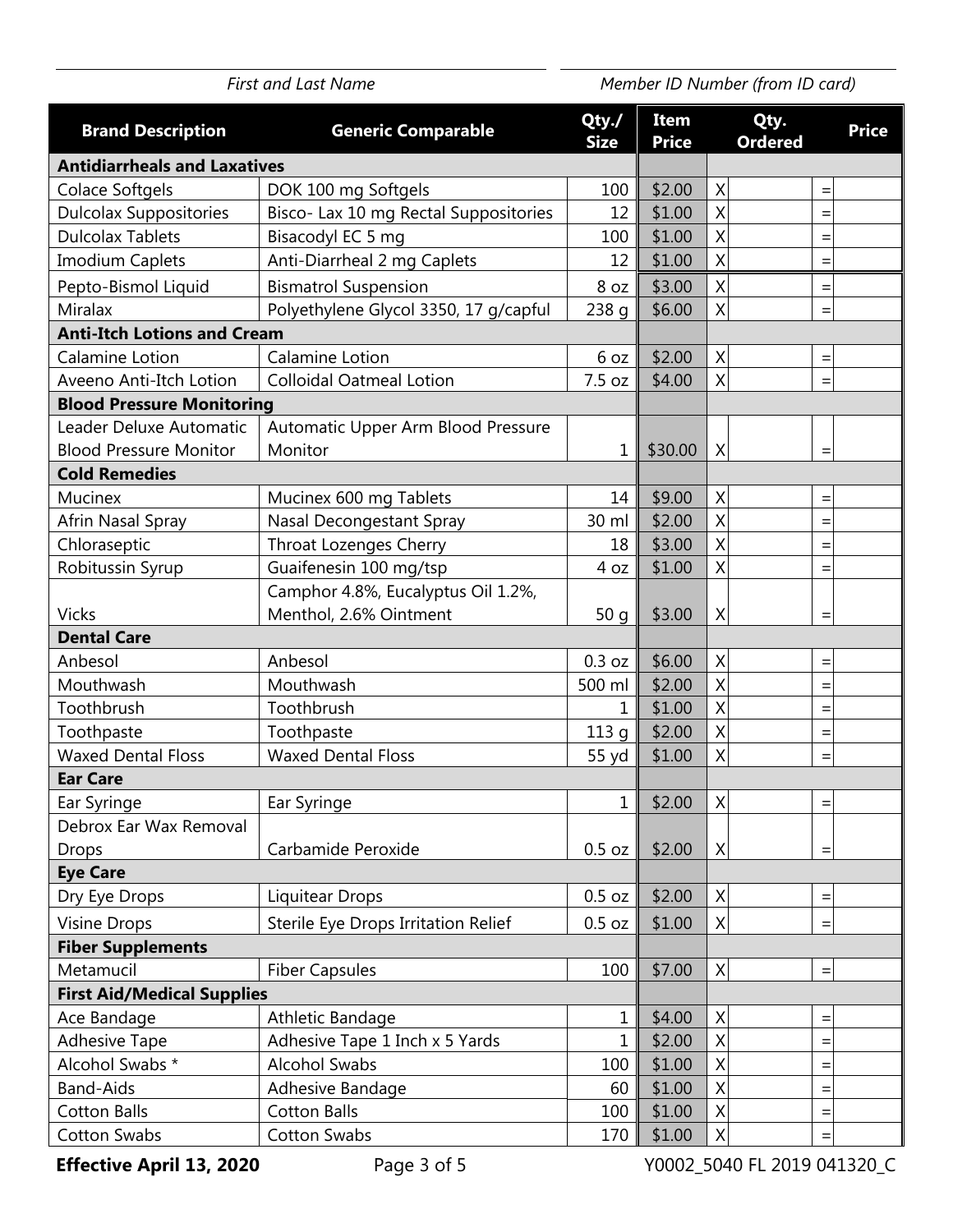First and Last Name **Member ID Number (from ID card)** *First and Last Name* **Brand Description Generic Comparable Qty./ Size Item Price Qty. Ordered Price**  Ice Bag | Ice Bag | 1 || \$4.00 | X| | =| J & J Gauze \* Stretch Gauze Bandage 2 In x 2 Yd  $\begin{bmatrix} 1 & 1 & 1 & 1 & 1 \end{bmatrix}$  \$1.00  $\begin{bmatrix} 1 & 1 & 1 & 1 \end{bmatrix}$ Oral Thermometer  $\vert$  Oral Thermometer  $\vert$  1  $\vert$  \$2.00  $\vert$  X  $\vert$  = **Healing Ointments**  Aquaphor Skin Healing Ointment Aquaphor ointment 50 g \$4.00 X = Eucerin Moisturizing Lotion  $\begin{vmatrix} 1 & 4 & 0 \\ 0 & -1 & 0 \\ 0 & 0 & 0 \end{vmatrix}$   $\begin{vmatrix} 2 & 4 & 5 \\ 0 & 1 & 0 \\ 0 & 0 & 0 \end{vmatrix}$   $\begin{vmatrix} 2 & 4 & 5 \\ 0 & 0 & 0 \\ 0 & 0 & 0 \end{vmatrix}$   $\begin{vmatrix} 2 & 4 & 6 \\ 0 & 0 & 0 \\ 0 & 0 & 0 \end{vmatrix}$ **Hemorrhoidal Preparation**  Preparation H Prompt Relief Hemorrhoid Ointment  $\begin{vmatrix} 57 & g & s2.00 & X \end{vmatrix}$  = **Incontinence Supplies**  Depend Diapers with tabs\*\* **(***Limit 1 per Order)* Small/Medium 19"-34" Waist case  $3x20 \text{ ct}$  \$60.00 | X | = Depend Diapers with tabs \*\* **(***Limit 1 per Order)* Large 35"-49" Waist case  $3x16$  ct  $\frac{1}{2}$  \$60.00 X **Insect Repellent**  OFF! Deep Woods  $\begin{vmatrix} 25\% \end{vmatrix}$  DEET; Aerosol Spray  $\begin{vmatrix} 6 & 0z \end{vmatrix}$  \$6.00  $\begin{vmatrix} x \end{vmatrix}$  = OFF! Family Care  $\begin{vmatrix} 15\% & \text{DEET} \\ \text{Spray} & \text{Sov} \end{vmatrix}$  6 oz  $\begin{vmatrix} 1\% & \text{Sov} \\ \text{Sov} & \text{Sov} \end{vmatrix}$   $\begin{vmatrix} 1\% & \text{Sov} \\ \text{Sov} & \text{Sov} \end{vmatrix}$ **Lactose Intolerance**  Lactaid  $\vert$  Dairy Relief Capsule  $\vert$  60  $\vert$  \$5.00  $\vert$  X  $\vert$  = **Pediculosis**  RID Extra Strength Shampoo Lice Treatment Maximum Strength  $\begin{array}{|c|c|c|c|c|c|c|c|c|} \hline \text{Cream} & & & | & 4 \text{ oz} & $5.00 & \text{X} & & | & = \end{array}$ **Sun Protection**  Coppertone Sport Sunblock Lotion SPF 30  $\vert$  Sunblock SPF 30  $\vert$  8 oz  $\vert$  \$5.00  $\vert$  X **Topical Steroids**  Cortaid Cream Hydrocortisone 1% Maximum Strength Cream  $28 \text{ q} \parallel $2.00 \mid X$  = **Vitamins and Minerals (If pregnant or in reproductive years, check with your PCP before using any supplements)**  B-Complex with B-12 Tablets B-Complex/B-12 Tablets 100 \$4.00 X = Centrum Tablets Multivitamin Tables  $\vert$  200  $\vert$  \$12.00  $\vert$  X = Stuart Prenatal Tablets  $\begin{vmatrix}$  Prenatal -S Tablets  $\end{vmatrix}$  100  $\begin{vmatrix}$  \$3.00  $\end{vmatrix}$  X = Magnesium  $\vert$  Magnesium 400mg  $\vert$  120  $\vert$  \$3.00  $\vert$  X  $\vert$  = Vitamin C Tablets C Chewable 500 mg Tablets 100 \$4.00 X = Vitamin E Softgels  $\begin{vmatrix} 1 & 0 & 0 \\ 0 & \frac{1}{2} & \frac{1}{2} \\ 0 & \frac{1}{2} & \frac{1}{2} \end{vmatrix}$  = Vitamin A 10,000 IU | Vitamin A 10,000 IU | 100 | 100 | \$2,00 | X | | = Caltrate 600 Calcium 600 D Tablets  $\begin{vmatrix} 60 & 100 & 100 \\ 0 & 60 & 100 \end{vmatrix}$  60  $\begin{vmatrix} 1 & 100 & 100 \\ 0 & 1 & 100 \end{vmatrix}$  = Therapeutic M.  $\vert$  High Potency Multivitamin w/Minerals  $\vert$  100  $\vert$  \$1.00  $\vert$  X  $\vert$  =

 $\overline{a}$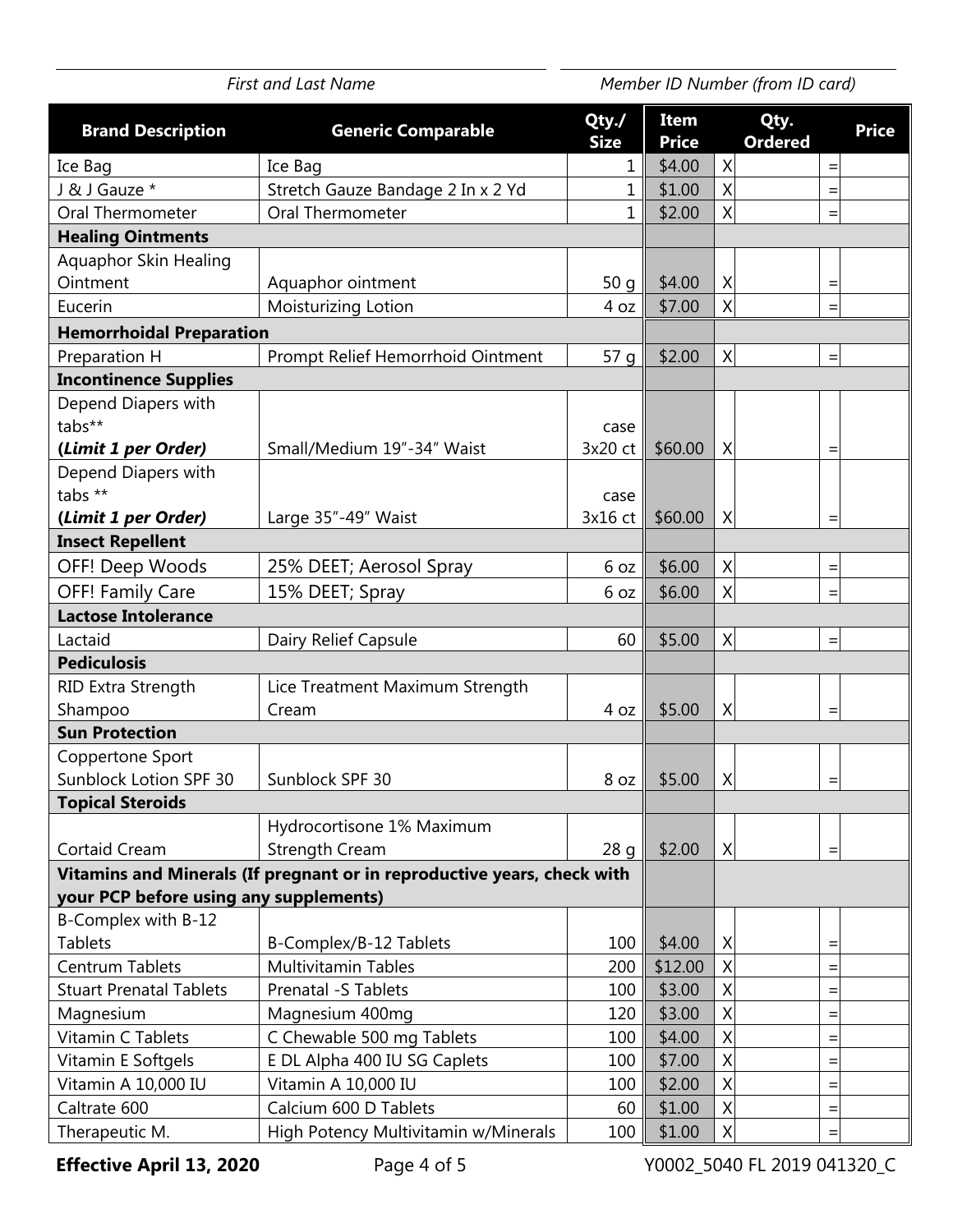- **\*** These items are covered under your Part D benefit if you are insulin-dependent (diabetic).
- **\*\*** These items have a specific quantity limit.

| <b>Part III</b> – Add the price from each item together to total your order.                                                         |                   |  |  |  |
|--------------------------------------------------------------------------------------------------------------------------------------|-------------------|--|--|--|
| Your order total must be \$25 or more.<br>Order maximum is \$200 OR up to the remaining<br>balance of your annual benefit allowance. | Order<br>Total \$ |  |  |  |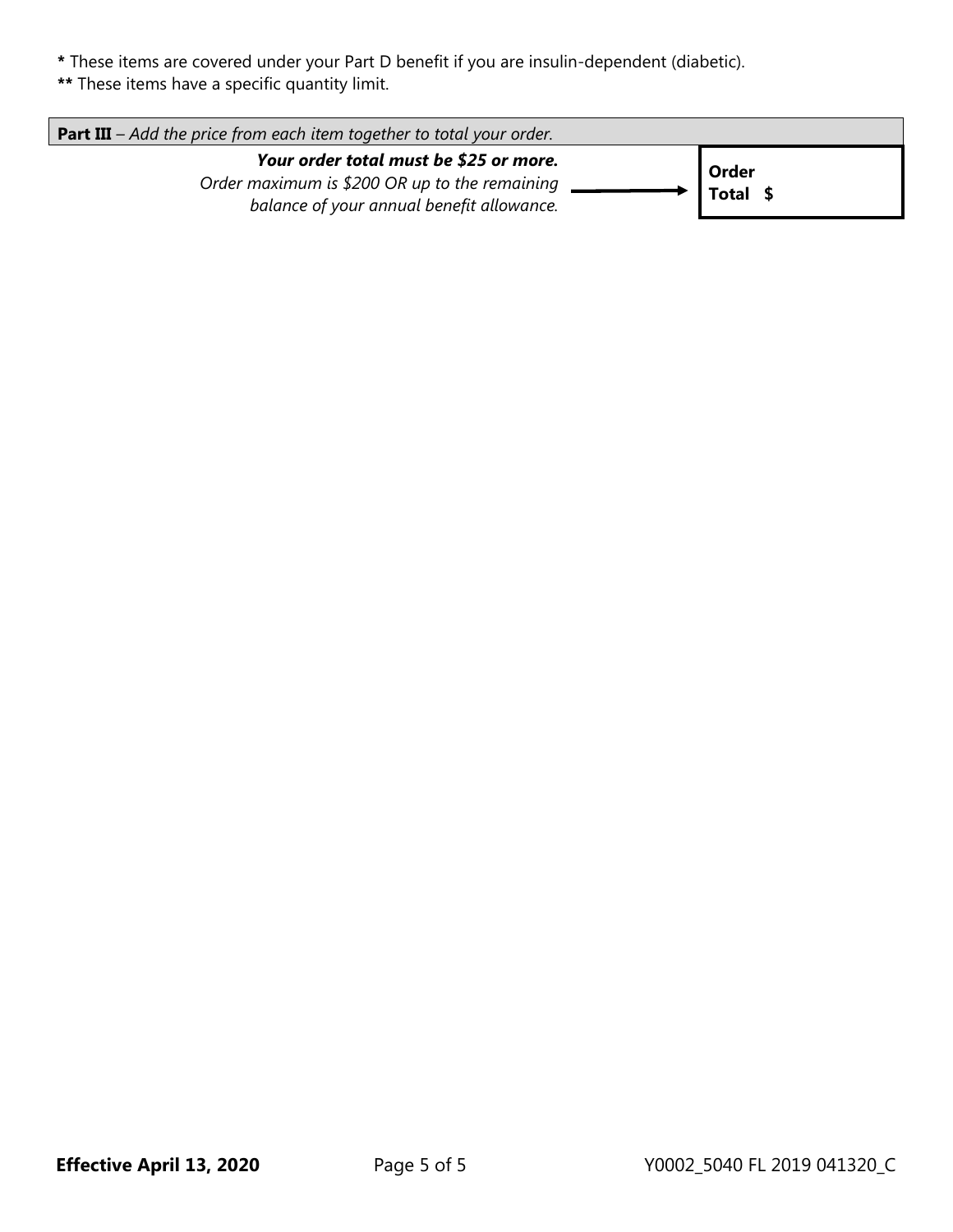## **Discrimination Is Against the Law**

PHP (HMO SNP) complies with applicable Federal civil rights laws and does not discriminate on the basis of race, color, national origin, age, disability, or sex. PHP does not exclude people or treat them differently because of race, color, national origin, age, disability, or sex.

PHP:

- Provides free aids and services to people with disabilities to communicate effectively with us, such as:
	- o Qualified sign language interpreters
	- o Written information in other formats (large print, audio, accessible electronic formats, other formats)
- Provides free language services to people whose primary language is not English, such as:
	- o Qualified interpreters
	- o Information written in other languages

If you need these services, contact Member Services.

If you believe that PHP has failed to provide these services or discriminated in another way on the basis of race, color, national origin, age, disability, or sex, you can file a grievance with: Member Services, P.O. Box 46160, Los Angeles, CA 90046, (888) 456- 4715, TTY 711, Fax (888) 235-8552, email php@positivehealthcare.org. You can file a grievance in person or by mail, fax, or email. If you need help filing a grievance, Member Services is available to help you.

You can also file a civil rights complaint with the U.S. Department of Health and Human Services, Office for Civil Rights, electronically through the Office for Civil Rights Complaint Portal, available at https://ocrportal.hhs.gov/ocr/portal/lobby.jsf, or by mail or phone at:

U.S. Department of Health and Human Services 200 Independence Avenue, SW Room 509F, HHH Building Washington, DC 20201 1-800-368-1019, 1-800-537-7697 (TDD)

Complaint forms are available at http://www.hhs.gov/ocr/office/file/index.html.